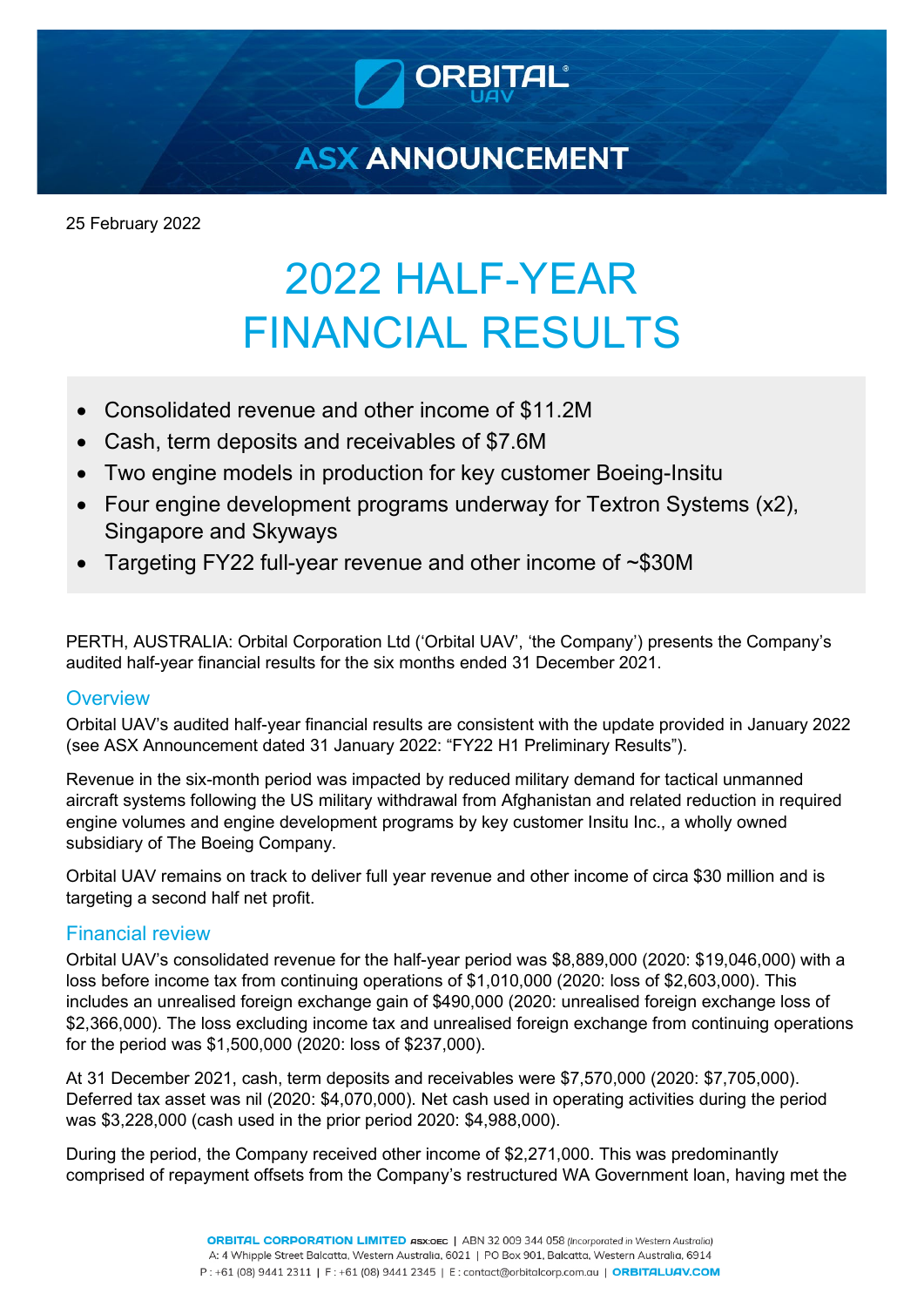

first operational milestones set out in the Deed of Variation (see ASX Announcement dated 27 August 2021).

#### Operational review

Revenue for the period was comprised of sales income of established engine models under the Company's Long Term Agreement ('LTA') with Boeing-Insitu and engineering services income from development programs across Orbital UAV's growing customer portfolio.

During the period, the Company completed the transition of new engine build production activities from its Hood River, Oregon facility to Balcatta, Western Australia. This move consolidates all new engine build production in Australia, providing opportunities to drive operational efficiencies across its established and future engine production lines.

Orbital UAV's Hood River facility remains strategically critical to the business and is the key interface with the Company's growing US customer base and broader US Defense network. Operationally, Hood River continues to provide maintenance, repair and overhaul capability with the capacity for expansion as production requirements demand.

#### Existing & new engine development programs

During the six months to 31 December 2021, Orbital UAV progressed existing engine development programs for Lycoming/Textron Systems and a major Singapore defence customer. In addition to these programs, and consistent with the Company's customer diversification strategy, Orbital UAV secured two new programs of work during the period.

The first, an additional program with Textron Systems, is for the development of Orbital UAV upgrades to Textron Systems' current UAV engines for the Aerosonde® program (see ASX Announcement dated 18 October 2021). The upgrades are targeting increased take-off power and improved real-time engine health monitoring and diagnostics capability.

The second new program was outlined in a Memorandum of Understanding ('MoU') with Texas-based Skyways, an emerging leader in unmanned cargo transport (see ASX Announcement dated 28 October 2021). Under the terms of the MoU, Orbital UAV has delivered a pre-production, heavy fuel engine to Skyways for integration into the company's next generation unmanned air system. Delivery of the development engine was made in February, six weeks ahead of its contracted delivery date.

#### Boeing-Insitu third engine development program

The third engine development program for Boeing-Insitu encountered delays during the first half of financial year 2022 due to customer-driven design changes. In the second half, Boeing-Insitu undertook an economic review of the program and subsequently issued a Termination of Convenience in February (See ASX Announcement dated 14 February 2022).

Under the contracted terms, a Termination of Convenience entitles Orbital UAV to a full reimbursement of all costs incurred on the program to date.

Scheduled production volumes of the two existing engine models Orbital UAV has in production for Boeing-Insitu are not impacted by the termination of the third engine development program.

#### Deferred Tax Assets

At 30 June 2021, Orbital UAV recognised net deferred tax assets of \$4.1M largely relating to tax losses available for use against future Australian taxable income. Boeing-Insitu's decision to terminate the third engine development program has resulted in uncertainty on the timing and quantum of anticipated future revenues in the Company's forecasts. Due to the current uncertainty, Orbital UAV has taken a conservative decision to write down the full value of the Australian deferred tax asset in the Company's accounts.